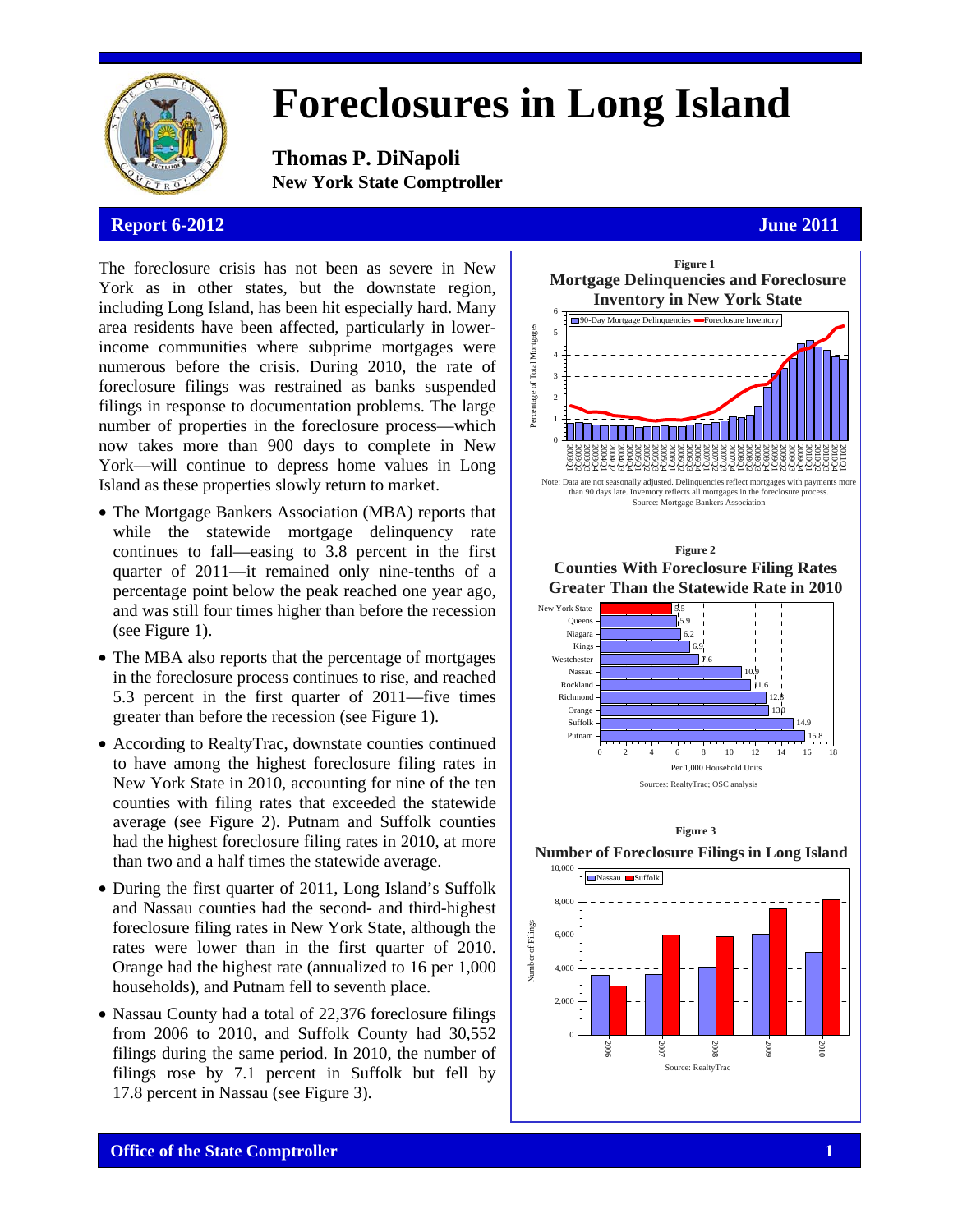- In 2010, nine of the ten villages and hamlets in Nassau with the highest foreclosure filing rates were located in the Town of Hempstead (see Figure 4).
- The foreclosure filing rate in Roosevelt was the highest in Nassau (41.1 per 1,000 households), and was significantly higher than the locality with second-highest rate (Uniondale).
- In 2010, five of the ten villages and hamlets in Suffolk with the highest foreclosure filing rates were located in the Town of Brookhaven (see Figure 5).
- Wyandanch, in the Town of Babylon, had the highest foreclosure filing rate in Long Island (56 filings per 1,000 households)—more than ten times the statewide rate.
- In 2006, about 30 percent of the new mortgages issued in Nassau and Suffolk were subprime—twice the share in 2004, and slightly higher than the statewide average (28 percent).
- Subprime mortgages accounted for more than half of all new mortgages in 2006 in five of the villages and hamlets in Long Island with the highest foreclosure filing rates in 2010 (see Figure 6).
- More than 60 percent of the mortgages issued in Roosevelt during 2006 were subprime mortgages. Roosevelt had the highest foreclose filing rate in Nassau County, and the highest actual foreclosure rate in Long Island during calendar years 2008 through 2010.
- A total of 3,477 homes in Long Island were foreclosed during calendar years 2008 through 2010.
- In 2010, there were almost as many actual foreclosed homes (i.e., real estate–owned homes) in Suffolk as there were in the previous four years combined. Suffolk accounted for 85 percent of all foreclosed homes in Long Island in 2010, while Nassau accounted for more than half in 2009.
- Four of the ten villages and hamlets on Long Island with the highest cumulative actual foreclosure rate per 1,000 households during calendar years 2008 through 2010 were located in the Town of Hempstead, and three were located in the Town of Brookhaven (see Figure 7).
- Figure 8 shows the cumulative foreclosure filing rates per 1,000 households for calendar years 2008 through 2010 across Long Island.

**Area Town/City Number Rate** 1 Roosevelt Hempstead 176 41.1 2 Uniondale Hempstead 186 29.3 3 Freeport Hempstead 367 26.4 4 Hempstead Hempstead 367 22.4 5 Elmont Hempstead 275 21.7 6 Westbury North Hempstead 253 20.0 7 Baldwin Hempstead 215 19.5 8 Inwood Hempstead 9 West Hempstead Hempstead 129 17.3 10 Valley Stream Hempstead 327 16.4 **Figure 4 Nassau County Neighborhoods With Highest Foreclosure Filing Rates per 1,000 Households in 2010** Sources: RealtyTrac; OSC analysis

|--|--|

### **Suffolk County Neighborhoods With Highest Foreclosure Filing Rates per 1,000 Households in 2010**

|                                   | Area             | <b>Town/City</b>  | <b>Number</b> | Rate |
|-----------------------------------|------------------|-------------------|---------------|------|
| $\mathbf{1}$                      | Wyandanch        | Babylon           | 243           | 56.0 |
| 2                                 | <b>Brentwood</b> | <b>Is</b> lip     | 620           | 47.5 |
| 3                                 | Mastic Beach     | <b>Brookhaven</b> | 229           | 47.1 |
| 4                                 | Mastic           | Brookhaven        | 202           | 43.5 |
| 5                                 | Central Islip    | <b>Is</b> lip     | 439           | 42.4 |
| 6                                 | Shirley          | <b>Brookhaven</b> | 288           | 35.7 |
| 7                                 | Copiague         | Babylon           | 200           | 34.0 |
| 8                                 | Medford          | <b>Brookhaven</b> | 236           | 29.4 |
| 9                                 | Bellport         | <b>Brookhaven</b> | 82            | 25.9 |
| 10                                | <b>Bay Shore</b> | <b>Is</b> lip     | 538           | 25.1 |
| Sources: RealtyTrac; OSC analysis |                  |                   |               |      |

#### **Figure 6**

#### **Subprime Mortgages as a Share of Total Mortgages in 2006 for the Ten Long Island Neighborhoods With Highest Foreclosure Filing Rates in 2010**

| Foreclosure Finng Rates in 2010 |               |                                   |         |              |  |
|---------------------------------|---------------|-----------------------------------|---------|--------------|--|
|                                 | Area          | Town/City                         | County  | <b>Share</b> |  |
| 1                               | Roosevelt     | Hempstead                         | Nassau  | 62.8%        |  |
| 2                               | Wyandanch     | Babylon                           | Suffolk | 56.8%        |  |
| 3                               | Brentwood     | Is lip                            | Suffolk | 55.5%        |  |
| 4                               | Uniondale     | Hempstead                         | Nassau  | 55.0%        |  |
| 5                               | Central Islip | Is lip                            | Suffolk | 54.1%        |  |
| 6                               | Copiague      | Babylon                           | Suffolk | 47.9%        |  |
| 7                               | Mastic        | Brookhaven                        | Suffolk | 43.9%        |  |
| 8                               | Mastic Beach  | Brookhaven                        | Suffolk | 42.2%        |  |
| 9                               | Shirley       | Brookhaven                        | Suffolk | 39.9%        |  |
| 10                              | Medford       | Brookhaven                        | Suffolk | 36.4%        |  |
|                                 |               | Sources: RealtyTrac; OSC analysis |         |              |  |

### **Areas With the Highest Cumulative Foreclosure Rates per 1,000 Households Figure 7 Calendar Years 2008-2010**

Real Estate-Owned (REO) Foreclosures

|    | Area                              | <b>Town/City</b> | <b>County</b> | Rate |  |  |
|----|-----------------------------------|------------------|---------------|------|--|--|
| 1  | Roosevelt                         | Hempstead        | Nassau        | 21.0 |  |  |
| 2  | Mastic Beach                      | Brookhaven       | Suffolk       | 20.8 |  |  |
| 3  | Wyandanch                         | Babylon          | Suffolk       | 16.4 |  |  |
| 4  | Central Islip                     | <b>Islip</b>     | Suffolk       | 13.1 |  |  |
| 5  | Brentwood                         | <b>Islip</b>     | Suffolk       | 12.7 |  |  |
| 6  | Shirley                           | Brookhaven       | Suffolk       | 12.0 |  |  |
| 7  | Mastic                            | Brookhaven       | Suffolk       | 11.8 |  |  |
| 8  | Hempstead                         | Hempstead        | Nassau        | 11.2 |  |  |
| 9  | Freeport                          | Hempstead        | Nassau        | 10.2 |  |  |
| 10 | Uniondale                         | Hempstead        | Nassau        | 8.7  |  |  |
|    | Sources: RealtyTrac: OSC analysis |                  |               |      |  |  |

Sources: Realty Frac; OSC analysis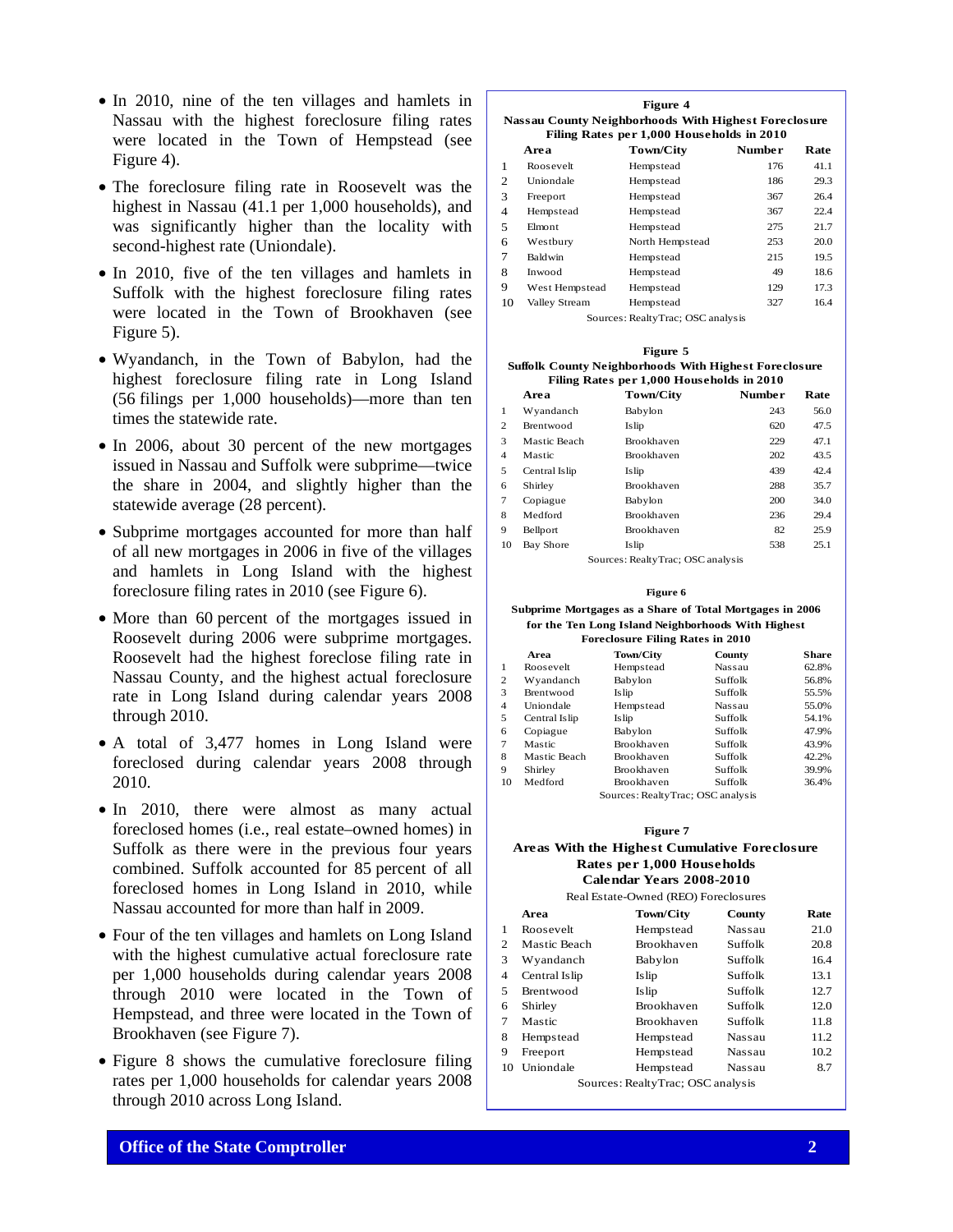